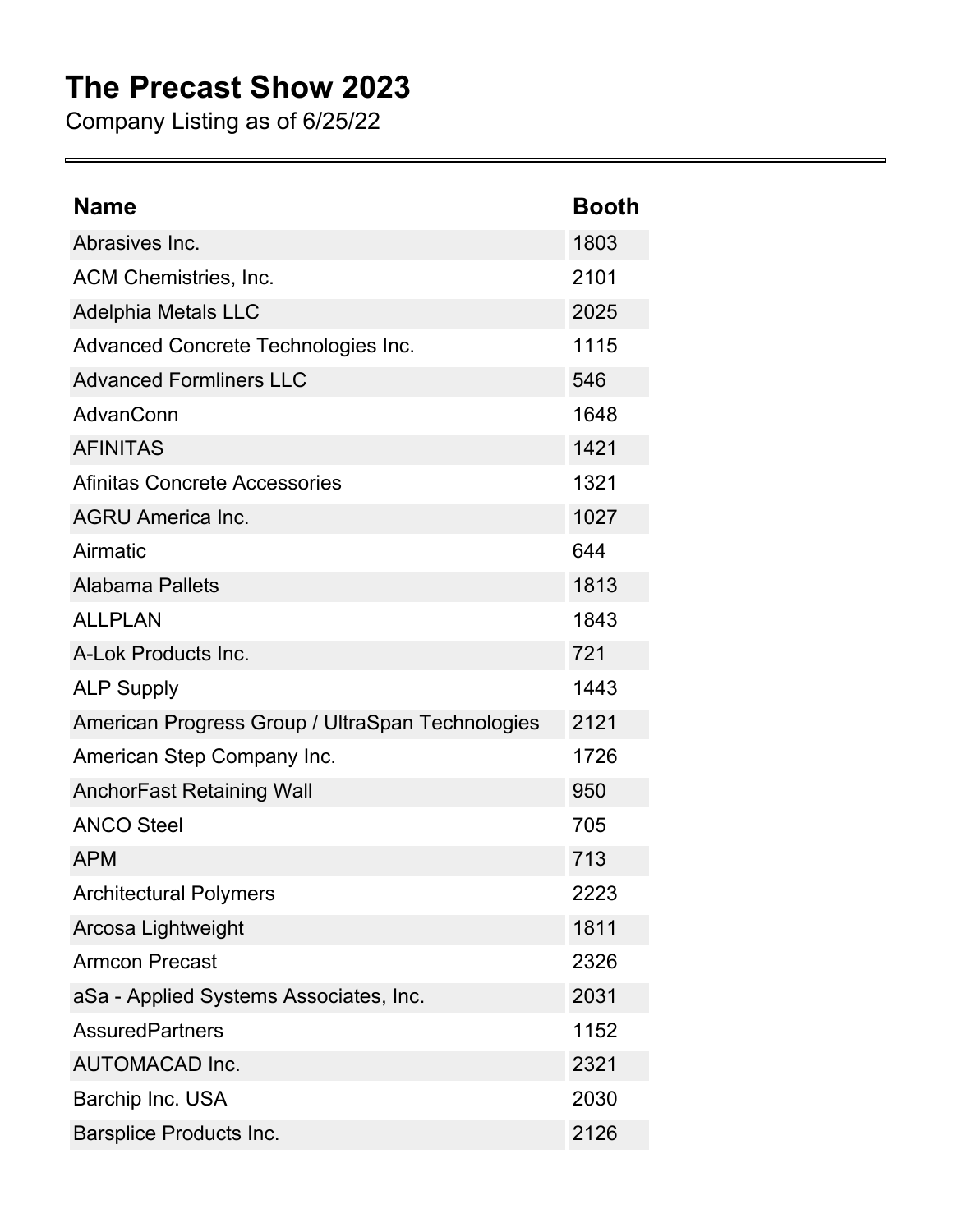| <b>Besser Company</b>                                  | 1303 |
|--------------------------------------------------------|------|
| <b>BIK Boom Trucks</b>                                 | 1943 |
| <b>Blackthorn LLC</b>                                  | 1037 |
| <b>BN Products - USA</b>                               | 609  |
| <b>Boral Resources</b>                                 | 1257 |
| Bren Inc.                                              | 1901 |
| <b>Brickeye</b>                                        | 2242 |
| <b>Buildtech Sourcing</b>                              | 437  |
| <b>Buzzi Unicem USA</b>                                | 2309 |
| C.V. International Plastics Inc.                       | 311  |
| <b>CarbonCure Technologies</b>                         | 1657 |
| Cathay Industries USA Inc.                             | 955  |
| <b>CGM Srl</b>                                         | 804  |
| <b>Chameleon Innovations</b>                           | 814  |
| Chemline Inc.                                          | 1904 |
| <b>CIMOLAI Technology SpA</b>                          | 2133 |
| <b>ClearSpan Structures</b>                            | 1801 |
| <b>Cleco Manufacturing</b>                             | 1835 |
| Columbia Machine Inc.                                  | 1601 |
| Combilift                                              | 1907 |
| Commercial Metals Company - Specialty Bar Products 701 |      |
| <b>CONAC Concrete Accessories</b>                      | 521  |
| <b>Concrete Robotics GmbH</b>                          | 2428 |
| <b>Concrete Sealants Inc.</b>                          | 1721 |
| <b>Concrete Vision</b>                                 | 2124 |
| ConcreteCareers.com                                    | 301  |
| <b>Contractors Materials Co.</b>                       | 1807 |
| <b>Coote Engineering</b>                               | 2411 |
| CornerStone Wall Solutions Inc.                        | 727  |
| <b>CPI - Concrete Plant International</b>              | 2033 |
| Cranes 101                                             | 611  |
| <b>Cresset Chemical Company</b>                        | 2036 |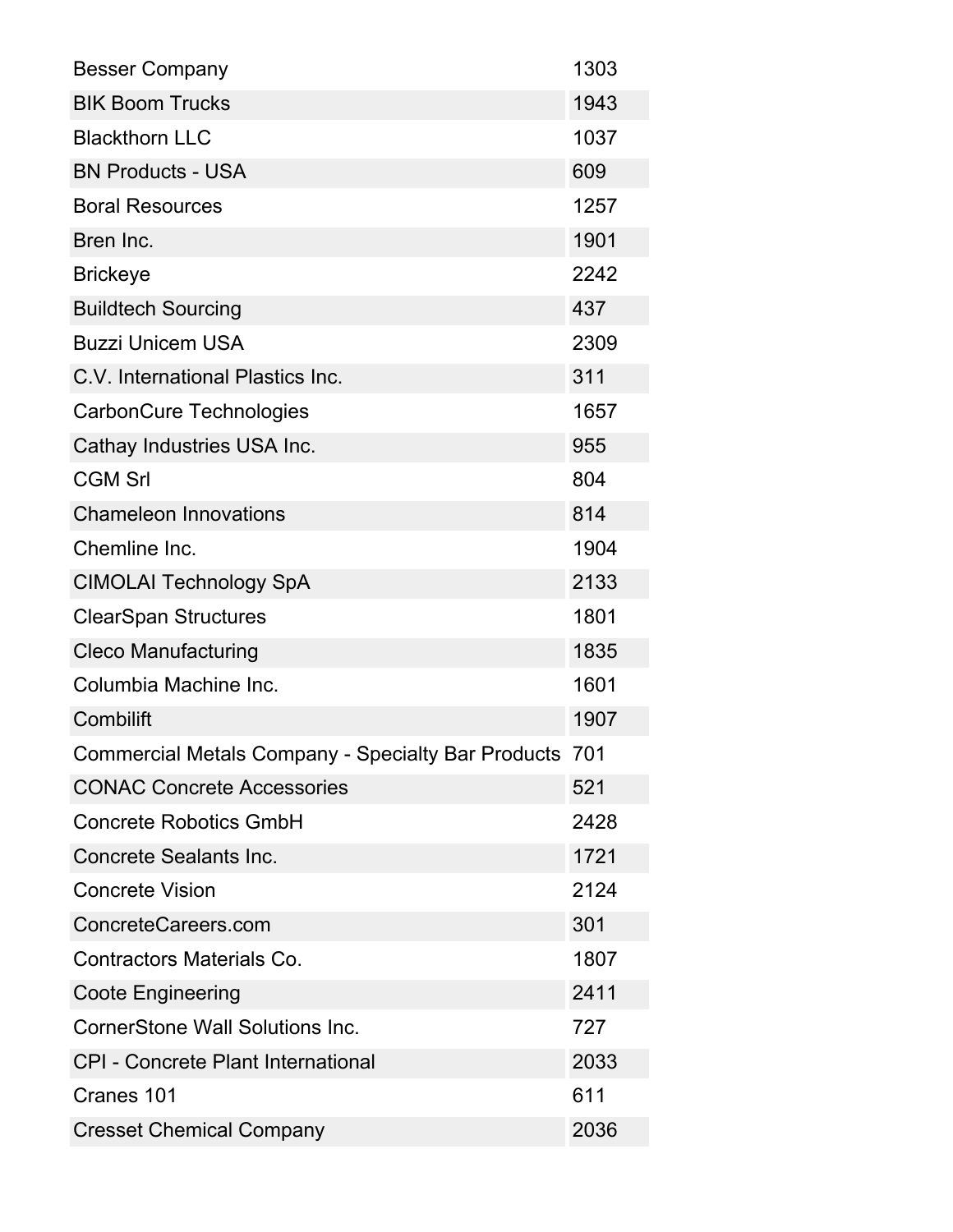| D & L Supply Company Inc.           | 1724 |
|-------------------------------------|------|
| D&M Welding                         | 1555 |
| Davis Wire Corporation              | 554  |
| <b>Dayton Superior</b>              | 243  |
| <b>Del Zotto Products</b>           | 1349 |
| Demag Cranes & Components           | 1356 |
| <b>Deslauriers</b>                  | 549  |
| <b>DeVita</b>                       | 2143 |
| Doha Waterproof Factory             | 531  |
| <b>DSPC Engineers, PC</b>           | 734  |
| Durable Products Group Inc.         | 2034 |
| <b>Dynamic Color Solutions Inc.</b> | 1654 |
| Easi-Set Worldwide                  | 1346 |
| <b>Ecological Tanks Inc.</b>        | 427  |
| Egan Company                        | 2413 |
| EJ                                  | 1921 |
| Elematic Inc.                       | 929  |
| EMH Inc.                            | 1547 |
| <b>Endicott Thin Brick LLC</b>      | 1144 |
| <b>ErgonArmor</b>                   | 710  |
| Eriksson Software, Inc.             | 2228 |
| Eriksson Technologies Inc.          | 2226 |
| <b>Euclid Chemical</b>              | 1704 |
| <b>Excel Engineering</b>            | 749  |
| <b>EZG Manufacturing</b>            | 737  |
| <b>Fascan International</b>         | 321  |
| <b>FBE Associates Inc.</b>          | 630  |
| <b>Finfrock Technologies</b>        | 1249 |
| Fister Inc.                         | 1625 |
| <b>Fitzgerald Formliners</b>        | 2130 |
| ForneyVault                         | 1905 |
| <b>Full Circle Water</b>            | 943  |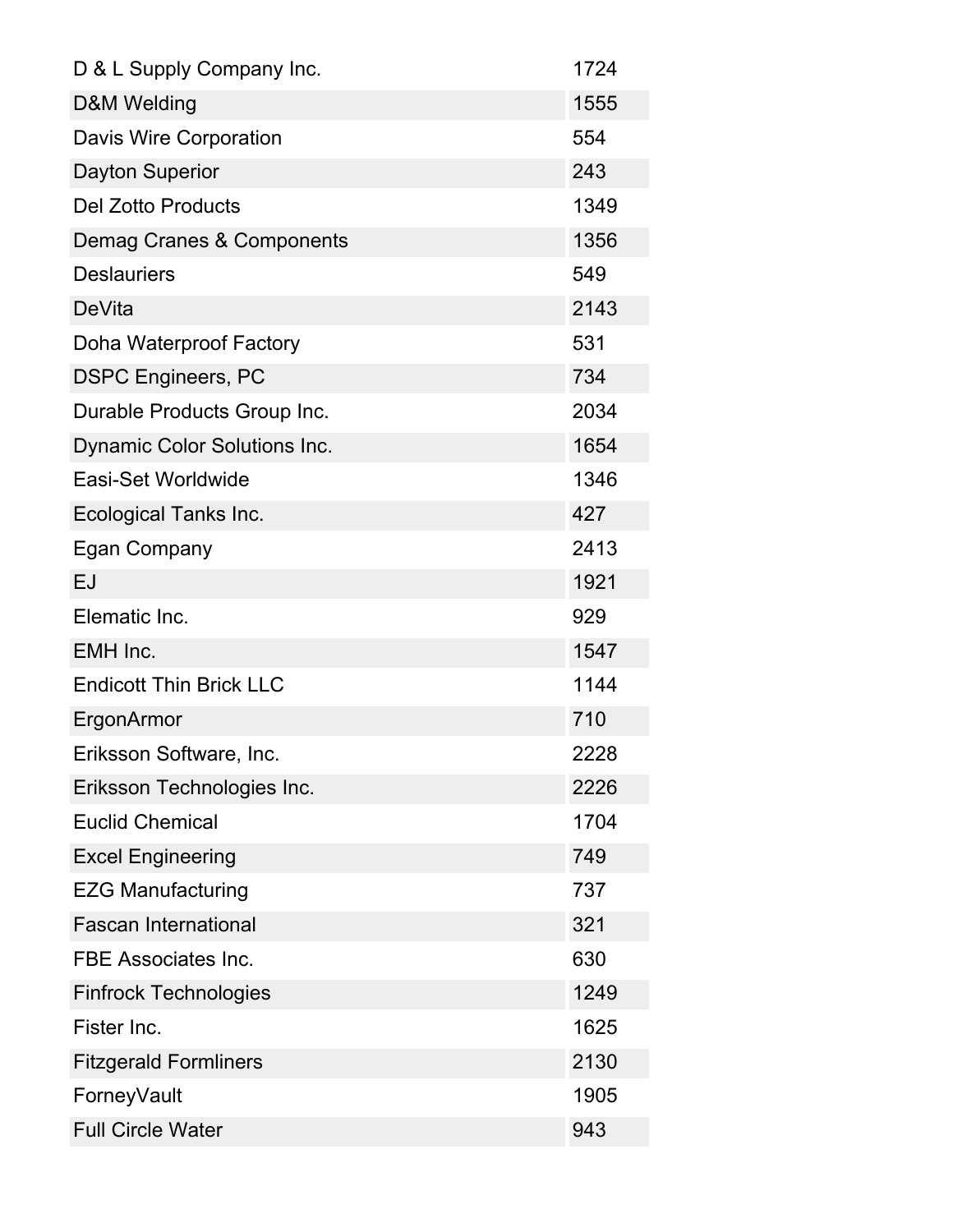| <b>Gar-Bro Manufacturing Company</b>         | 1929 |
|----------------------------------------------|------|
| <b>GCI Pipe Products Inc.</b>                | 901  |
| <b>GCP Applied Technologies Inc.</b>         | 237  |
| <b>General Shale</b>                         | 2035 |
| <b>Gensco Equipment</b>                      | 527  |
| <b>GH Cranes &amp; Components</b>            | 1653 |
| GMA Garnet (USA) Corp.                       | 2238 |
| <b>Haala Industries</b>                      | 1329 |
| Haarup North America, Inc.                   | 1431 |
| <b>Hamilton Form Company</b>                 | 1537 |
| <b>Hamilton Kent</b>                         | 1020 |
| <b>Harris Supply Solutions</b>               | 2514 |
| <b>HD Williams</b>                           | 648  |
| <b>Helix Steel</b>                           | 1134 |
| <b>Helser Industries</b>                     | 816  |
| Hiab USA Inc.                                | 509  |
| <b>Hill and Griffith Company</b>             | 1335 |
| <b>HK Composites</b>                         | 2234 |
| Hyundai Material Handling                    | 315  |
| Icon X LLC                                   | 2137 |
| Idencia Inc.                                 | 435  |
| <b>IMER Group   USA (IMER USA)</b>           | 2406 |
| <b>Industrial Services International LLC</b> | 601  |
| Infiltrator Water Technologies               | 1933 |
| <b>InfoSight Corporation</b>                 | 2307 |
| <b>Innovative Brick Systems</b>              | 1916 |
| <b>Insteel Wire Products</b>                 | 2421 |
| <b>Intech Anchoring Systems</b>              | 2324 |
| Inwesco Inc.                                 | 2215 |
| <b>Irving Equipment LLC</b>                  | 221  |
| iwi Concrete Equipment Group                 | 1317 |
| Jet Inc.                                     | 552  |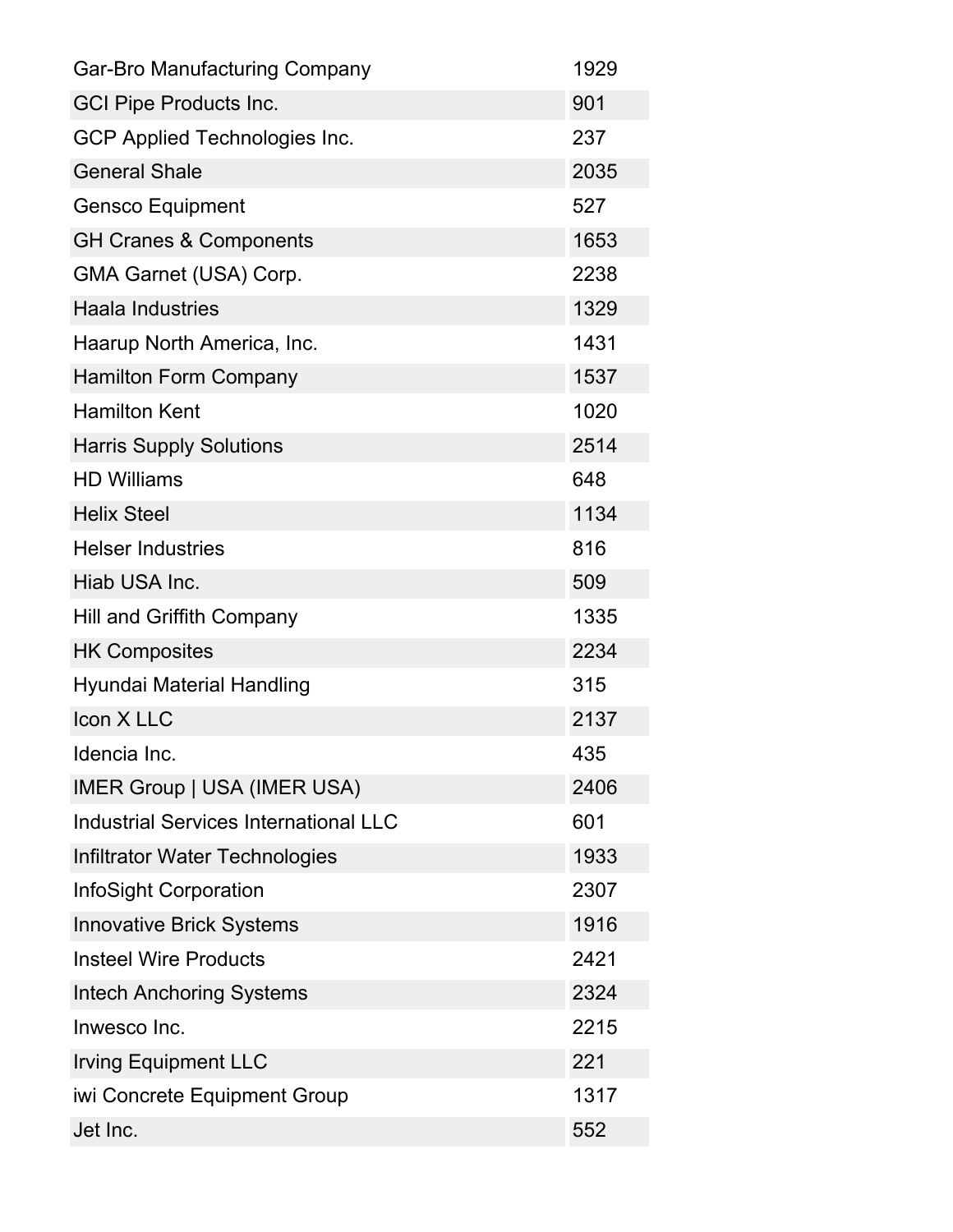| JVI Inc.                                  | 1021 |
|-------------------------------------------|------|
| <b>KBH Maschinenbau</b>                   | 1700 |
| Keysteel Corp.                            | 2134 |
| <b>King Steel Corporation</b>             | 800  |
| Kingspan Insulation, LLC                  | 1035 |
| <b>Kraft Curing Systems</b>               | 825  |
| <b>KRB Machinery</b>                      | 411  |
| Krete Industries, Inc.                    | 2301 |
| <b>Landcon/Starcon Lifting Anchors</b>    | 1031 |
| <b>Laurel Steel</b>                       | 2037 |
| Lehigh Hanson                             | 2327 |
| LEIMRO Sp. z O.O.                         | 1049 |
| Leviat                                    | 1503 |
| <b>Liberty Engineered Wire Products</b>   | 2015 |
| Liebherr USA Co., Concrete Technology     | 2333 |
| LondonBoulder Big Block                   | 1128 |
| Loveday                                   | 506  |
|                                           |      |
| M.A. Industries Inc.                      | 1815 |
| <b>MAPEI Corporation</b>                  | 810  |
| Mar Mac Construction Products Inc.        | 935  |
| <b>Marks Metal Technology</b>             | 1033 |
| <b>Martin Engineering</b>                 | 1755 |
| Masa                                      | 1009 |
| <b>Master Builders Solutions</b>          | 1437 |
| MAX USA Corp.                             | 2201 |
| <b>Mazzella Companies</b>                 | 524  |
| mbk Maschinenbau GmbH                     | 1001 |
| <b>MCT Group Inc.</b>                     | 2315 |
| <b>MEP SpA</b>                            | 2032 |
| MetroBrick (division of Ironrock Capital) | 1912 |
| <b>Mid South Wire</b>                     | 711  |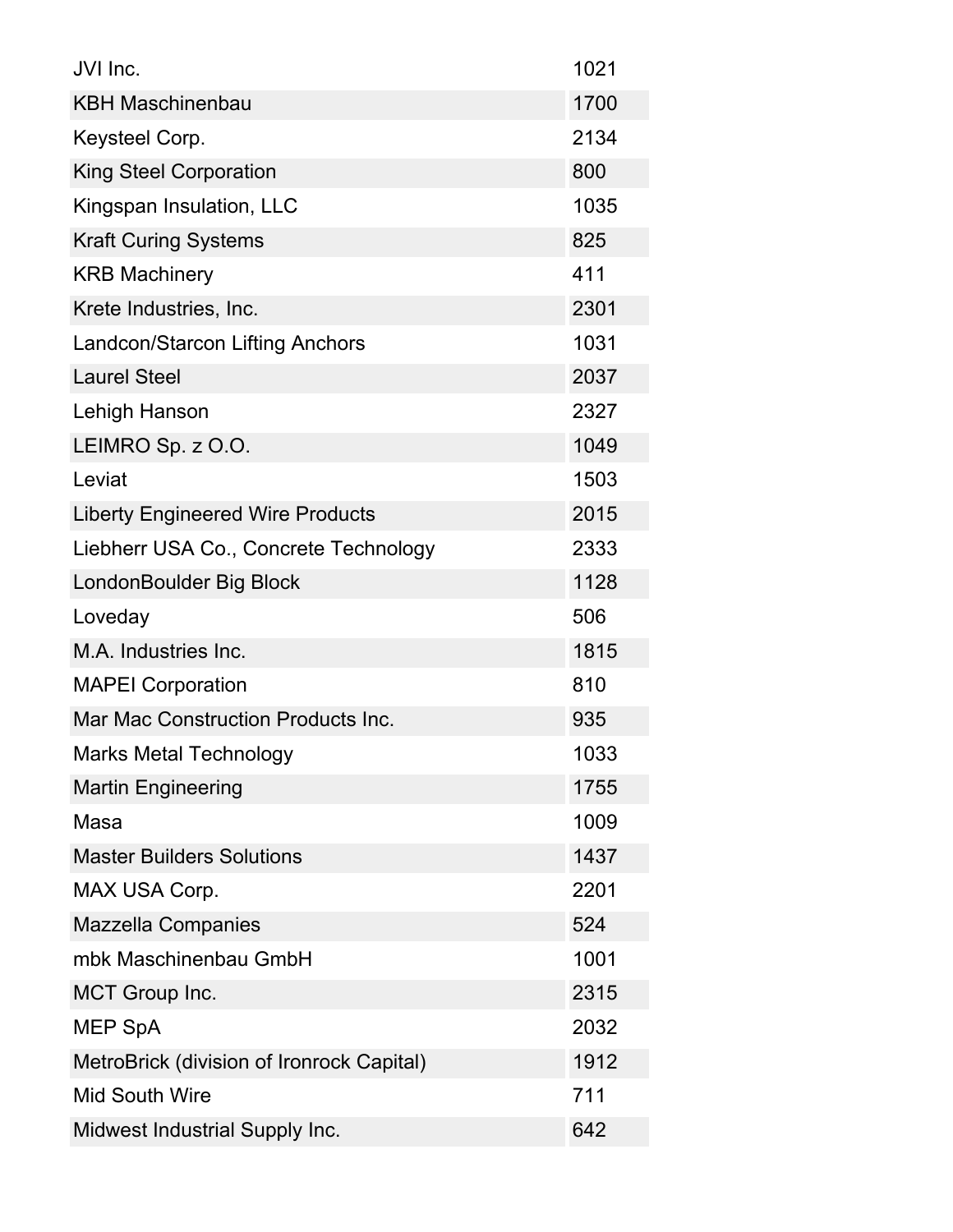| Mixer Systems Inc.                                    | 1225 |
|-------------------------------------------------------|------|
| Molenaar North America Inc.                           | 1029 |
| <b>MPAQ Automation Inc.</b>                           | 1647 |
| <b>MSP Structures Inc.</b>                            | 1255 |
| <b>Muka Development Group LLC</b>                     | 1101 |
| <b>Myers Construction Materials Testing Equipment</b> | 1910 |
| <b>National Wire LLC</b>                              | 847  |
| Nawkaw Inc.                                           | 1352 |
| Neenah Enterprises Inc.                               | 949  |
| <b>Newcastle Supply LLC</b>                           | 2149 |
| Northrock Industries Inc.                             | 2039 |
| <b>Norwalk Precast Molds</b>                          | 1135 |
| Norweco Inc.                                          | 1139 |
| Nox-Crete Inc.                                        | 907  |
| Numesh Inc.                                           | 2028 |
| Oklahoma / Iowa Steel and Wire                        | 2047 |
| <b>OLMETITALY USA LLC</b>                             | 731  |
| <b>OmniDuct</b>                                       | 1652 |
| <b>Overton Safety Training</b>                        | 510  |
| Palfinger Inc.                                        | 201  |
| <b>PA-PO Industrial Systems</b>                       | 915  |
| <b>Pathfinder Systems</b>                             | 1207 |
| <b>Paul Jacks USA</b>                                 | 801  |
| <b>Penetron USA</b>                                   | 1132 |
| Pennsylvania Insert Corp.                             | 707  |
| Pinnacle Infotech Inc.                                | 547  |
| Polarmatic Ltd.                                       | 946  |
| Polylok Inc.                                          | 1605 |
| Polytek Development Corp.                             | 2426 |
| <b>Power Adhesives</b>                                | 1900 |
| Precise Forms Inc.                                    | 1737 |
| Preco® Concrete Accessories / Durajoint® Waterstop    | 429  |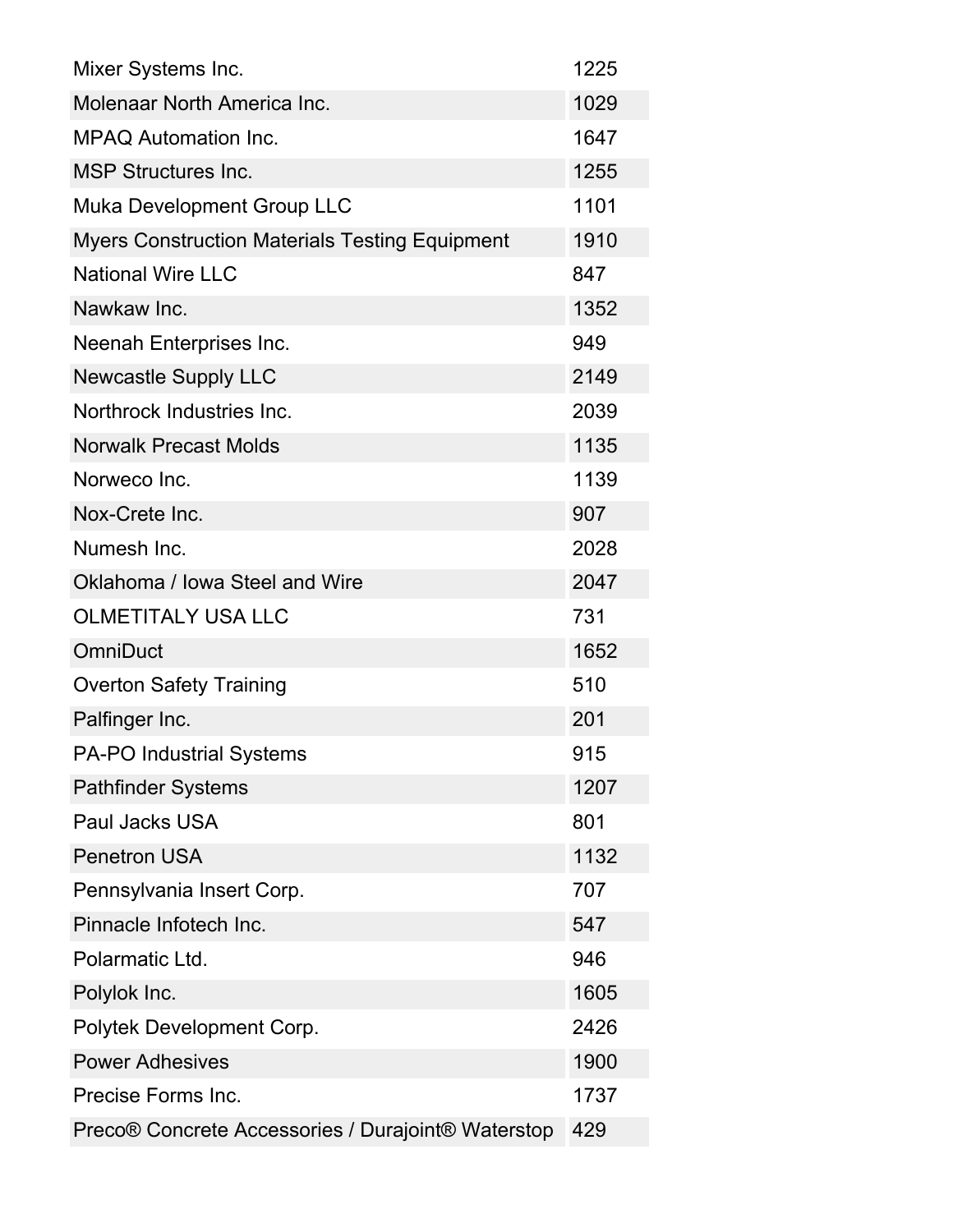| <b>Press-Seal Corporation</b>                  | 1201 |
|------------------------------------------------|------|
| Prestress Supply Inc.                          | 1543 |
| <b>Pretek Group</b>                            | 1150 |
| <b>ProAll Reimer Mixers</b>                    | 848  |
| Probst Inc.                                    | 216  |
| <b>PTAC Engineering</b>                        | 1903 |
| Putzmeister America Inc.                       | 2410 |
| <b>QMC Cranes</b>                              | 1701 |
| RATEC AMERICA CORPORATION                      | 921  |
| <b>Rattle Stick Concrete Tools</b>             | 410  |
| ReCon Wall Systems / LPB - A Division of Recon | 1911 |
| <b>R-E-D Industrial Products LLC</b>           | 808  |
| Rekers NA Inc.                                 | 2000 |
| <b>Retain-It Stormwater Systems</b>            | 1253 |
| <b>RIB SAA Software Engineering GmbH</b>       | 2006 |
| <b>Richway Industries</b>                      | 1914 |
| Rod Chomper Inc.                               | 717  |
| Roll-N-Vac by Truebite Inc.                    | 401  |
| <b>Saftrax</b>                                 | 1902 |
| <b>Salit Specialty Rebar</b>                   | 1649 |
| <b>Schlusselbauer North America</b>            | 2115 |
| Schnell S.p.A.                                 | 2029 |
| Sealing Systems Inc.                           | 1348 |
| Sensytec Inc.                                  | 2135 |
| <b>SFTec Inc.</b>                              | 533  |
| <b>Shuttlelift</b>                             | 1247 |
| <b>SICOMA North America Inc.</b>               | 1107 |
| <b>Sigma DG Corporation</b>                    | 2229 |
| Sika Corporation                               | 1515 |
| <b>Simem America Corporation</b>               | 615  |
| <b>Sioux Corporation</b>                       | 1937 |
| <b>SIP Industries</b>                          | 2322 |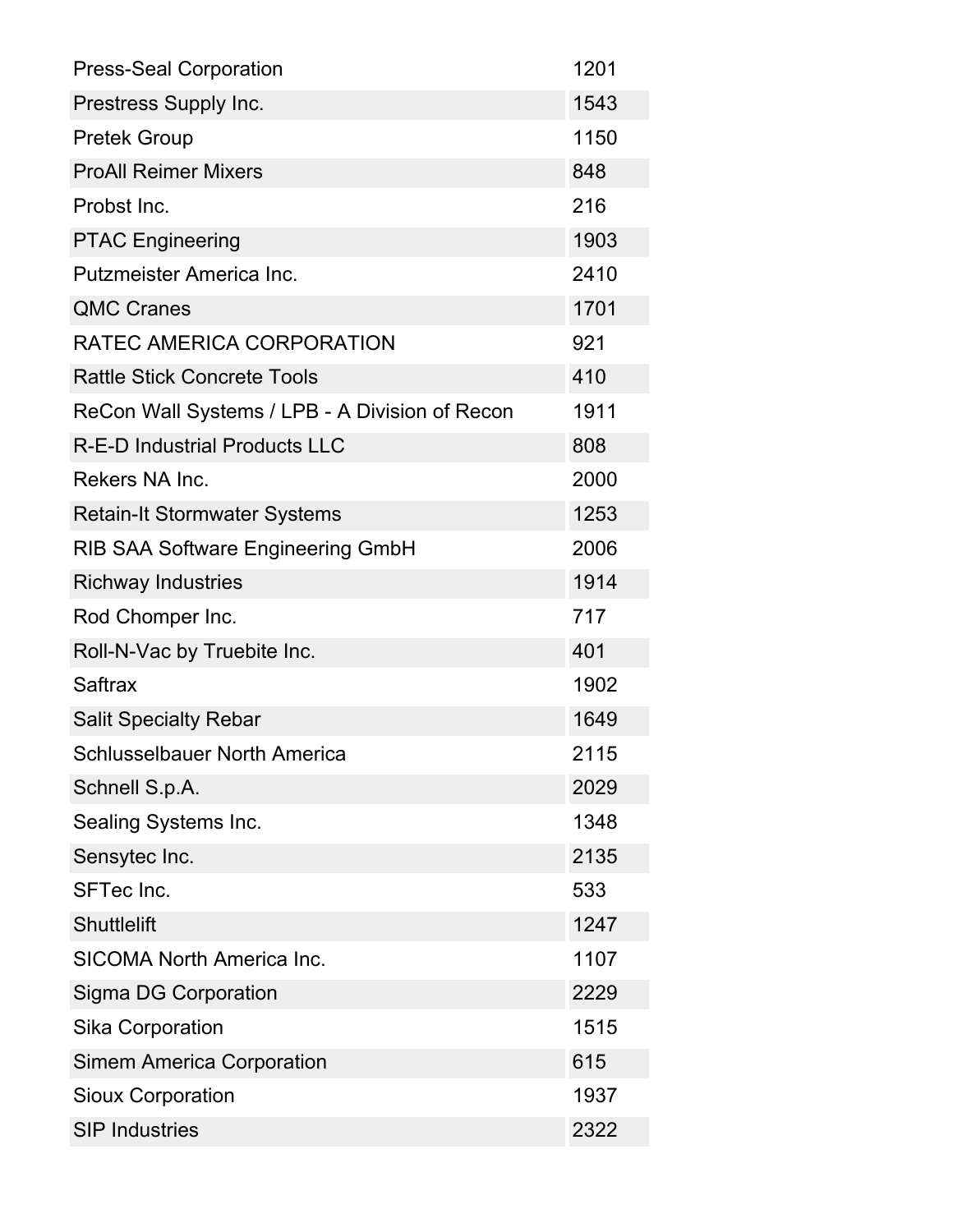| Skako Concrete Inc.                      | 1015 |
|------------------------------------------|------|
| <b>SKEW Accessories b.v.</b>             | 2136 |
| Smooth-On Inc.                           | 626  |
| <b>Solimar Pneumatics</b>                | 1553 |
| Solomon Colors Inc.                      | 1235 |
| <b>SOMMER Precast Technology</b>         | 1644 |
| Spec Formliners Inc.                     | 1908 |
| Splice Sleeve North America Inc.         | 1126 |
| <b>STACK-IT</b>                          | 1234 |
| Stalite Lightweight Aggregate            | 447  |
| <b>Standley Batch Systems Inc.</b>       | 1611 |
| <b>Steel Dog</b>                         | 1350 |
| <b>Strike Products</b>                   | 500  |
| <b>Strong Products Inc.</b>              | 1531 |
| <b>Sumiden Wire Products Corporation</b> | 1136 |
| <b>Summitville Thin Brick</b>            | 2127 |
| <b>Superior Walls</b>                    | 2010 |
| <b>Sylvan Precast Systems</b>            | 2027 |
| <b>TASSCO</b>                            | 1854 |
| Taylor Machine Works Inc.                | 1100 |
| Team Precast Group Inc.                  | 1750 |
| <b>Tecwill North America</b>             | 2230 |
| <b>TEKA North America Inc.</b>           | 1915 |
| <b>Teksam</b>                            | 528  |
| <b>Texaloy Foundry</b>                   | 1730 |
| <b>TLK Precision</b>                     | 543  |
| <b>Tokyo Rope USA</b>                    | 2227 |
| <b>Topwerk America</b>                   | 1711 |
| Trelleborg Pipe Seals Milford Inc.       | 1509 |
| Trimble                                  | 1629 |
| <b>Trinic LLC</b>                        | 1646 |
| <b>Trumbull MFG</b>                      | 425  |